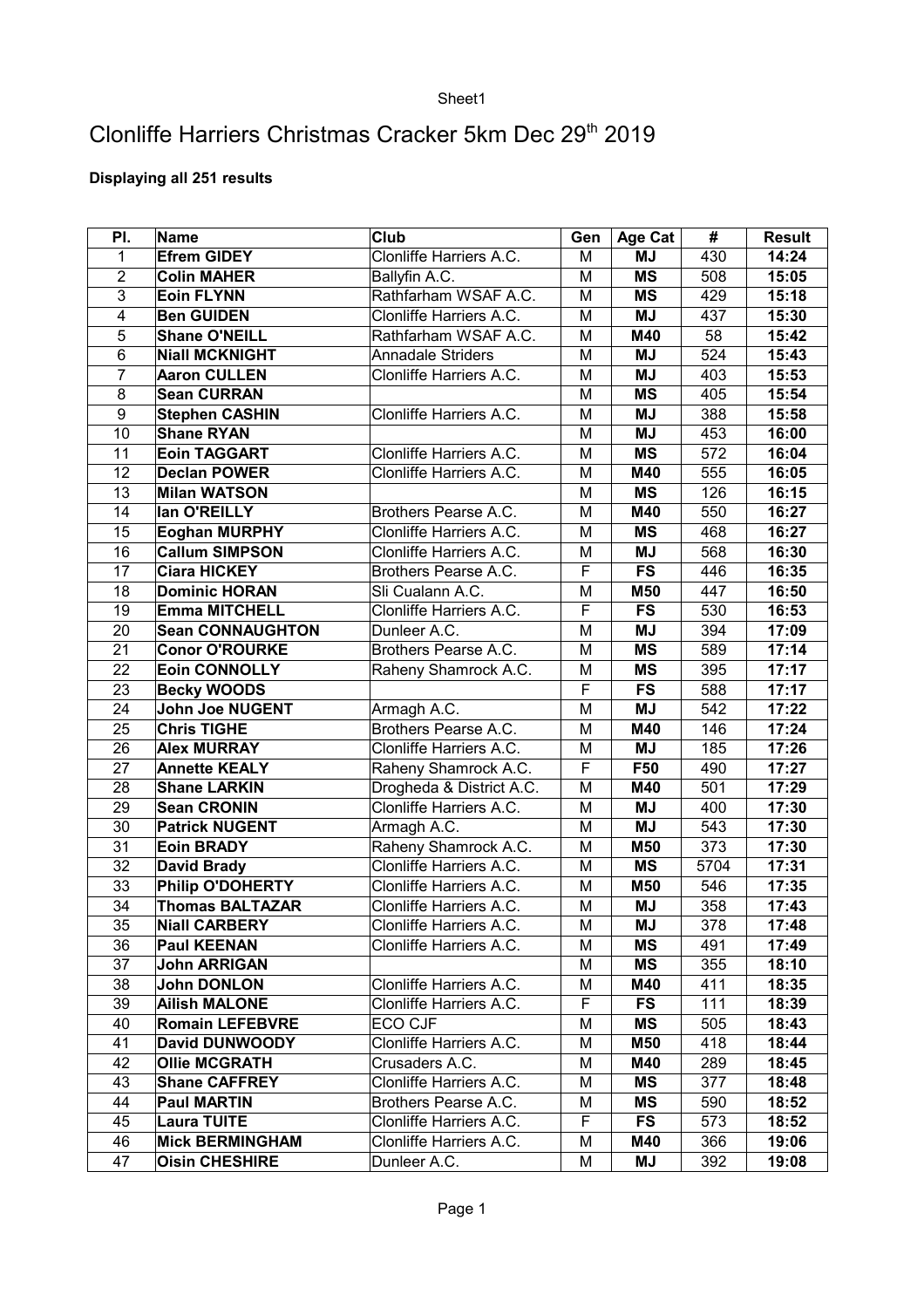Sheet1

| 48       | <b>Glenn MCLOUGHLIN</b>                        | Dunboyne A.C.           | М                       | <b>MS</b>         | 209        | 19:14          |
|----------|------------------------------------------------|-------------------------|-------------------------|-------------------|------------|----------------|
| 49       | <b>Alex NEUROTH</b>                            | Clonliffe Harriers A.C. | M                       | <b>MJ</b>         | 539        | 19:25          |
| 50       | <b>Robert GILLIGAN</b>                         | <b>TT RACERS</b>        | M                       | M40               | 598        | 19:28          |
| 51       | <b>Gareth WILLIAMS</b>                         | Piranha Tri Club        | М                       | M40               | 587        | 19:41          |
| 52       | <b>Dearbhla GREENE</b>                         | Dunleer A.C.            | F                       | F40               | 599        | 19:42          |
| 53       | <b>Dermot FAUGHNAN</b>                         | Clonliffe Harriers A.C. | M                       | M40               | 258        | 19:53          |
| 54       | <b>Alannah COOLEY</b>                          | Clonliffe Harriers A.C. | F                       | <b>FS</b>         | 398        | 20:00          |
| 55       | <b>Sarah BATESON</b>                           | Clonliffe Harriers A.C. | $\overline{\mathsf{F}}$ | <b>FJ</b>         | 363        | 20:02          |
| 56       | <b>Jim DUNNE</b>                               |                         | M                       | <b>MS</b>         | 416        | 20:03          |
| 57       | <b>Matt MCGUINNESS</b>                         | Clonliffe Harriers A.C. | M                       | <b>MS</b>         | 521        | 20:10          |
| 57       | <b>Stephen WILLOUGHBY</b>                      | Brothers Pearse A.C.    | M                       | M50               | 230        | 20:10          |
| 59       | <b>Chris CAREY</b>                             |                         | M                       | M40               | 381        | 20:11          |
| 60       | <b>Aoife HESSION</b>                           | Clonliffe Harriers A.C. | F                       | <b>FJ</b>         | 445        | 20:18          |
| 61       | <b>Barry CRONIN</b>                            |                         | M                       | <b>MS</b>         | 401        | 20:20          |
| 62       | <b>Mick GLEESON</b>                            | D9 Kenny Family         | М                       | M40               | 433        | 20:23          |
| 63       | <b>Jonathan FITZSIMONS</b>                     | Clonliffe Harriers A.C. | М                       | <b>MJ</b>         | 141        | 20:24          |
| 64       | <b>Liam EUSTACE</b>                            | Clonliffe Harriers A.C. | М                       | <b>MJ</b>         | 420        | 20:25          |
| 65       | <b>Naoise CULLEN</b>                           | Clonliffe Harriers A.C. | F                       | <b>FJ</b>         | 402        | 20:25          |
| 66       | <b>Ciara NUGENT</b>                            | Armagh A.C.             | F                       | <b>FJ</b>         | 541        | 20:27          |
| 67       | <b>Desie SHORTEN</b>                           | Parnell A.C.            | M                       | <b>M60</b>        | 566        | 20:30          |
| 68       | <b>Finn MURRAY</b>                             |                         | M                       | <b>MJ</b>         | 538        | 20:31          |
| 69       | <b>Richard KAVANAGH</b>                        |                         | M                       | <b>M60</b>        | 125        | 20:40          |
| 70       | <b>John CORR</b>                               |                         | M                       | M40               | 399        | 20:40          |
| 71       | <b>Katie HALPIN</b>                            | Clonliffe Harriers A.C. | F                       | <b>FJ</b>         | 439        | 20:44          |
| 72       | <b>Christian FINN</b>                          | Clonliffe Harriers A.C. | Μ                       | <b>MJ</b>         | 424        | 20:52          |
| 73       | <b>Maura Matthews</b>                          | Clonliffe Harriers A.C. | F                       | F40               | 600        | 20:55          |
| 74       | <b>Neal LEDDY</b>                              | 3d Tri Club             | M                       | M40               | 503        | 20:58          |
| 75       | <b>Rachel EUSTACE</b>                          | Clonliffe Harriers A.C. | F                       | F40               | 419        | 21:02          |
| 76       | <b>Daniel BALTAZAR</b>                         |                         | Μ                       | M40               | 357        | 21:15          |
| 77       | <b>Helen CARR</b>                              | Raheny Shamrock A.C.    | F                       | F40               | 383        | 21:15          |
| 78       | <b>Josephine KILLEEN</b>                       |                         | F                       | F50               | 498        | 21:26          |
| 79       | <b>Mark D'ARCY</b>                             |                         | M                       | <b>MS</b>         | 406        | 21:30          |
| 80       | <b>Hannah BROWNE</b>                           | Clonliffe Harriers A.C. | F                       | <b>FS</b>         | 591        | 21:32          |
| 81       | <b>Carl FLEMING</b>                            |                         |                         | M40               | 428        |                |
| 82       |                                                |                         | M<br>F                  | <b>FJ</b>         | 564        | 21:38          |
|          | <b>Abbie SHEEHY</b>                            | Clonliffe Harriers A.C. |                         |                   |            | 21:40          |
| 83<br>84 | Chris MORAN<br><b>Triona KINANE</b>            | Gleesons<br>AIT         | М<br>F                  | <b>M50</b><br>F40 | 532<br>499 | 21:41<br>21:46 |
| 85       | <b>William HANLEY</b>                          |                         |                         | <b>MJ</b>         | 5714       | 21:55          |
| 86       | <b>Marcin KARBOWNICZEK</b>                     |                         | Μ<br>M                  | <b>MS</b>         | 487        | 21:57          |
| 87       | <b>Peter BISSETT</b>                           | Clonliffe Harriers A.C. | Μ                       | <b>MS</b>         | 368        | 22:06          |
| 88       | <b>Amy SHEEHY</b>                              | Clonliffe Harriers A.C. | F                       | <b>FJ</b>         | 565        | 22:12          |
| 89       | <b>Shane ROONEY</b>                            | Clonliffe Harriers A.C. | M                       | M40               | 223        | 22:14          |
| 90       | <b>George SEVASTOPULO</b>                      | Raheny Shamrock A.C.    | М                       | <b>MJ</b>         | 207        | 22:17          |
| 91       | <b>Hazel KENNY</b>                             | D9 Kenny Family         | F                       | <b>FJ</b>         | 494        | 22:18          |
| 92       | <b>Sean GRIMES</b>                             | Clonliffe Harriers A.C. | Μ                       | M50               | 436        | 22:19          |
| 93       | <b>Tim MURPHY</b>                              | Sportsworld RC          |                         | <b>M50</b>        | 457        |                |
| 94       | <b>Declan GRANT</b>                            | Clonliffe Harriers A.C. | М<br>M                  | M50               |            | 22:20          |
|          |                                                |                         | F                       | <b>FJ</b>         | 266        | 22:21          |
| 95       | Sorcha GANNON O'CONNOR Clonliffe Harriers A.C. |                         |                         |                   | 477        | 22:23          |
| 96       | lan CASSIDY                                    |                         | Μ                       | <b>MS</b>         | 389        | 22:24          |
| 97       | <b>Mark TALBOT</b>                             |                         | M                       | ΜS                | 464        | 22:25          |
| 98       | <b>Denise KELLEHER</b>                         | Raheny Shamrock A.C.    | F                       | F40               | 492        | 22:28          |
| 99       | <b>Laura KERNAN</b>                            | Clonliffe Harriers A.C. | F                       | F40               | 595        | 22:33          |
| 100      | <b>Romain DAVOUST</b>                          |                         | M                       | <b>MS</b>         | 462        | 22:33          |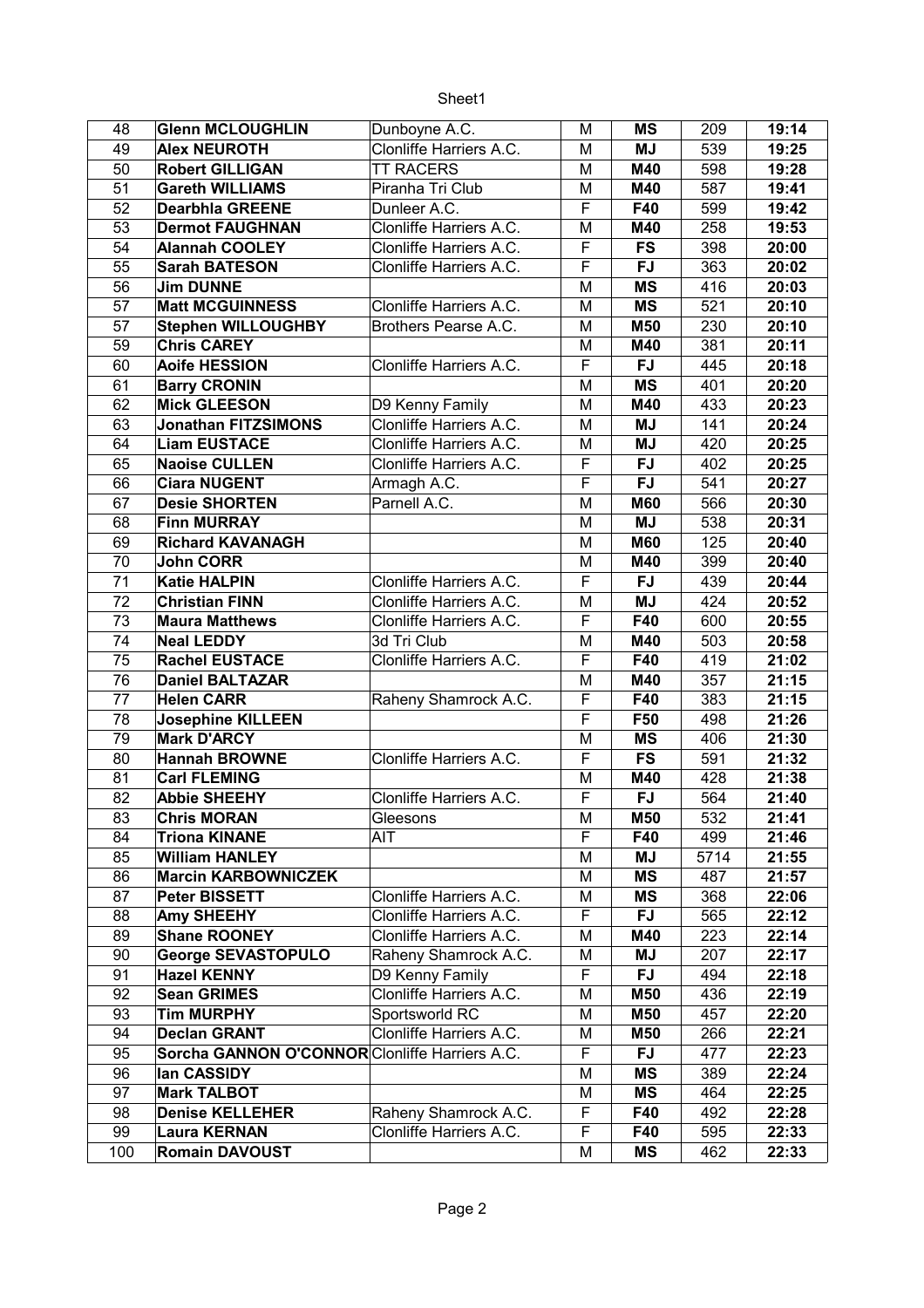| 101 | <b>Eimear CAULFIELD</b>      |                          | F              | FS         | 390  | 22:35 |
|-----|------------------------------|--------------------------|----------------|------------|------|-------|
| 102 | <b>Mark GOSS KEOGH</b>       | Clonliffe Harriers A.C.  | М              | <b>MJ</b>  | 434  | 22:35 |
| 103 | <b>Patricia FITZGERALD</b>   |                          | F              | F50        | 425  | 22:36 |
| 104 | <b>Carmel DRUMM</b>          |                          | F              | F40        | 414  | 22:40 |
| 105 | <b>Paul GRIMES</b>           |                          | М              | <b>M50</b> | 435  | 22:46 |
| 106 | <b>Orla DEIGHAN</b>          | Clonliffe Harriers A.C.  | F              | F40        | 407  | 22:52 |
| 107 | <b>Emma BARRY</b>            |                          | F              | F40        | 362  | 23:00 |
| 108 | <b>Angela CHARLTON</b>       | Raheny Shamrock A.C.     | F              | F40        | 391  | 23:02 |
| 109 | <b>Ronan DONOHOE</b>         | Clonliffe Harriers A.C.  | M              | <b>MJ</b>  | 5703 | 23:03 |
| 110 | <b>Enda McMorrow</b>         | Dundrum South Dublin A.C | M              | <b>M60</b> | 86   | 23:05 |
| 111 | <b>Mary KETTERER</b>         | Clonliffe Harriers A.C.  | F              | F40        | 497  | 23:16 |
| 112 | <b>Siobhan MCCARTHY</b>      | Clonliffe Harriers A.C.  | F              | F40        | 514  | 23:21 |
| 113 | <b>Madeleine BYRNE</b>       |                          | F              | F40        |      |       |
|     |                              |                          |                |            | 375  | 23:38 |
| 114 | <b>Susan WHELAN</b>          |                          | F              | <b>FS</b>  | 5685 | 23:46 |
| 115 | <b>Deirdre FARRELL</b>       | Brothers Pearse A.C.     | F              | F50        | 421  | 23:51 |
| 116 | <b>Mel BISSETT</b>           |                          | M              | <b>MS</b>  | 168  | 23:53 |
| 117 | <b>Anne LYONS</b>            | Clonliffe Harriers A.C.  | F              | F50        | 5708 | 23:54 |
| 118 | <b>Fiona DIAS</b>            |                          | F              | F40        | 409  | 23:58 |
| 119 | <b>Clodagh MAC DIUHNAILL</b> |                          | F              | <b>FJ</b>  | 5706 | 23:58 |
| 120 | <b>Aimee WARREN</b>          | Clonliffe Harriers A.C.  | F              | <b>FJ</b>  | 585  | 23:59 |
| 121 | <b>Darren HORGAN</b>         | Clonliffe Harriers A.C.  | М              | M40        | 448  | 24:00 |
| 122 | <b>Luke BOSSE</b>            | <b>Bosse Family</b>      | М              | <b>MJ</b>  | 372  | 24:04 |
| 123 | <b>Lara GALLAGHER</b>        | Clonliffe Harriers A.C.  | F              | <b>FJ</b>  | 148  | 24:05 |
| 124 | <b>Sinead DUFFY</b>          | Clonliffe Harriers A.C.  | $\overline{F}$ | F50        | 415  | 24:16 |
| 125 | <b>Harriet KENNY</b>         | D9 Kenny Family          | $\overline{F}$ | <b>FJ</b>  | 495  | 24:25 |
| 126 | <b>Desmond KENNY</b>         | <b>Bosse Family</b>      | M              | <b>M50</b> | 496  | 24:26 |
| 127 | <b>Anne-Marie BURNS</b>      |                          | F              | <b>FS</b>  | 374  | 24:31 |
| 128 | <b>Larry WHELAN</b>          |                          | М              | <b>M60</b> | 5686 | 24:33 |
| 129 | <b>Ryan O'DOWD</b>           |                          | M              | <b>MJ</b>  | 548  | 24:34 |
| 129 | <b>Elaine O'DOWD</b>         | Clonliffe Harriers A.C.  | F              | F40        | 547  | 24:34 |
| 131 | <b>Paddy SCALLY</b>          |                          | M              | <b>MJ</b>  | 562  | 24:36 |
| 132 | <b>Shay FITZGERALD</b>       |                          | М              | M50        | 426  | 24:39 |
| 133 | <b>Joanne CAREY</b>          | Crusaders A.C.           | F              | <b>FS</b>  | 379  | 24:44 |
| 134 | <b>Ben CAREY</b>             |                          | M              | <b>MJ</b>  | 382  | 24:48 |
| 135 | <b>Frank MCCARTHY</b>        | Drogheda & District A.C. | М              | <b>M60</b> | 516  | 24:58 |
| 136 | Sara MAXWELL                 |                          | F              | FS         | 511  | 24:59 |
| 137 | <b>Rachel MORGAN</b>         |                          | F              | F40        | 534  | 25:12 |
| 138 | <b>Conor O'CONGHAILE</b>     |                          | M              | <b>MS</b>  | 149  | 25:21 |
| 139 | <b>Callum VAAS</b>           | Clonliffe Harriers A.C.  | Μ              | MJ         | 576  | 25:22 |
| 140 | <b>Dee DEVINE</b>            |                          | F              | <b>FS</b>  | 5705 | 25:23 |
| 141 | <b>DIARMEUD ELLIFFE</b>      |                          | M              | <b>MS</b>  | 5716 | 25:28 |
| 142 | <b>Jake KANE</b>             | Clonliffe Harriers A.C.  | M              | MJ         | 486  | 25:30 |
| 143 | <b>Sonia LYNCH</b>           |                          | F              | F40        | 459  | 25:40 |
|     |                              |                          |                |            |      |       |
| 144 | Joshua COOKE                 | Clonliffe Harriers A.C.  | M              | <b>MJ</b>  | 397  | 25:40 |
| 145 | <b>Peter STROM</b>           |                          | М              | M50        | 571  | 25:41 |
| 146 | <b>Paul SAVAGE</b>           |                          | M              | <b>M50</b> | 561  | 25:42 |
| 147 | <b>Sam MARKEY</b>            |                          | M              | MJ         | 592  | 25:50 |
| 148 | <b>Niall MARKEY</b>          | Clonliffe Harriers A.C.  | Μ              | <b>M50</b> | 510  | 25:51 |
| 149 | <b>Olive KEHOE</b>           |                          | F              | F40        | 5709 | 25:53 |
| 150 | <b>Sarah MCLOUGHLIN</b>      | McFetridge Family        | F              | F40        | 525  | 26:15 |
| 151 | <b>Cillian MAC DIUHNAILL</b> |                          | M              | M50        | 5707 | 26:15 |
| 152 | <b>John CHANEY</b>           |                          | M              | <b>M60</b> | 597  | 26:38 |
| 153 | <b>Cormac LONG</b>           |                          | M              | <b>M50</b> | 470  | 26:44 |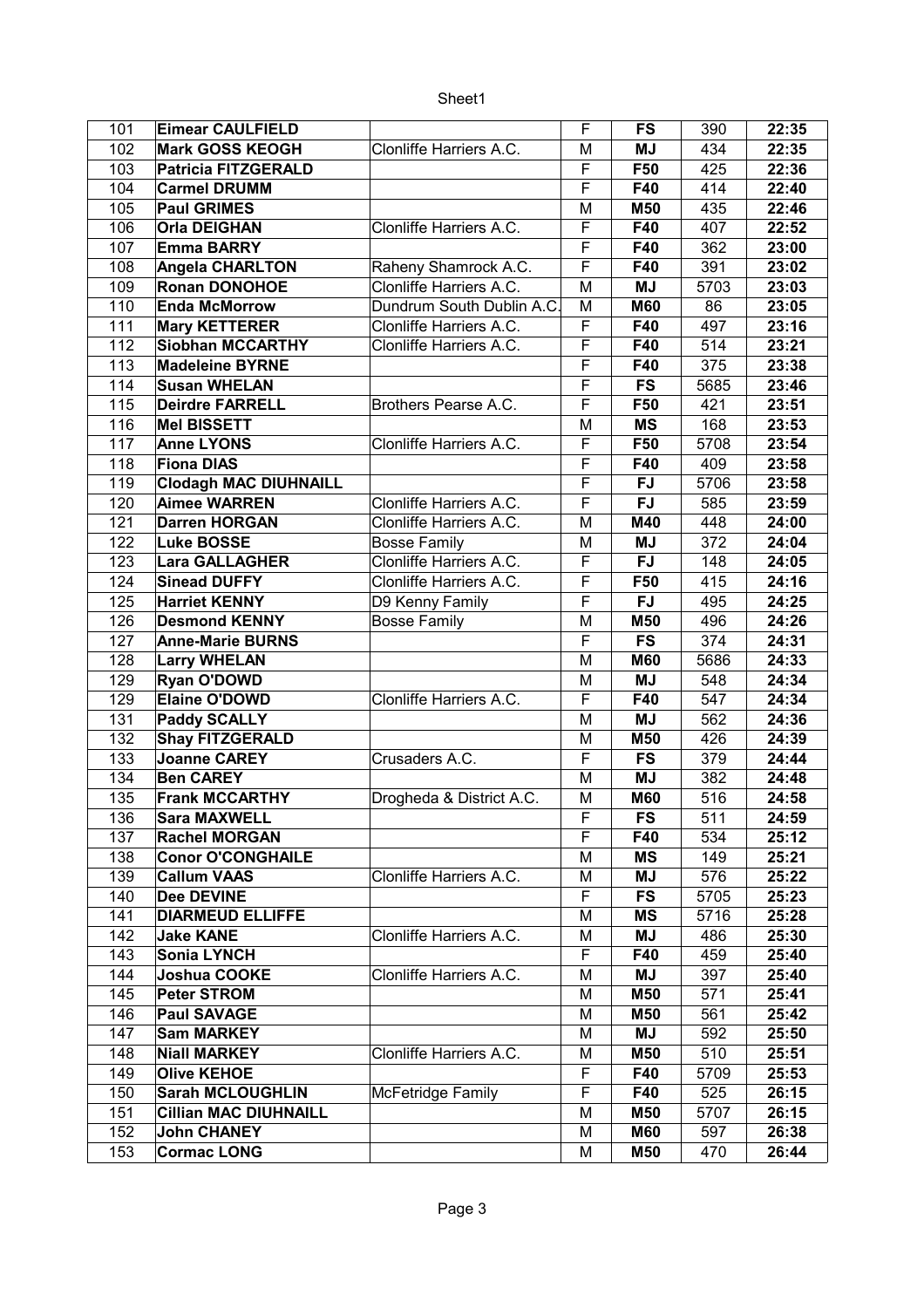## Sheet1

| 154 | <b>Tommy HALTON</b>          | Donore harriers                | М | <b>M60</b>       | 197  | 26:58 |
|-----|------------------------------|--------------------------------|---|------------------|------|-------|
| 155 | Sinéad HOWARD                | Blackrock A.C.                 | F | F40              | 458  | 27:11 |
| 156 | <b>Declan KEENAN</b>         |                                | M | M50              | 228  | 27:13 |
| 157 | <b>Sophie KERNAN</b>         |                                | F | <b>FJ</b>        | 594  | 27:17 |
| 158 | <b>June PLUNKETT</b>         |                                | F | F40              | 554  | 27:17 |
| 159 | <b>Steve GANNON O'CONNOR</b> | Clonliffe Harriers A.C.        | M | <b>MJ</b>        | 476  | 27:28 |
| 160 | <b>Aisling GANNON</b>        |                                | F | F40              | 475  | 27:28 |
| 161 | <b>Ciarán MCKENNA</b>        |                                | М | <b>MJ</b>        | 523  | 27:34 |
| 162 | <b>Rebecca CURRAN</b>        |                                | F | <b>FS</b>        | 404  | 27:39 |
| 163 | <b>Johnny DUNNE</b>          |                                | M | <b>MS</b>        | 417  | 27:41 |
| 164 | <b>Paul WALSH</b>            |                                | M | M50              | 583  | 27:44 |
| 165 | <b>Noel RYAN</b>             |                                | M | <b>MS</b>        | 465  | 27:55 |
| 166 | <b>Leon RYAN</b>             |                                | М | <b>MJ</b>        | 466  | 27:55 |
| 167 | <b>Ann OLWILL</b>            |                                | F | F50              | 553  | 28:00 |
| 168 | <b>Mel CURRAN</b>            | Clonliffe Harriers A.C.        | F | <b>FS</b>        | 226  | 28:17 |
| 169 | <b>Samuel BOSSE</b>          |                                | М | <b>MJ</b>        | 469  | 28:23 |
| 170 | Peter O'SULLIVAN             |                                | M | <b>MS</b>        | 551  | 28:36 |
| 171 | <b>Therese SAVAGE</b>        | Forget the Gym                 | F | F60              | 560  | 28:47 |
| 172 | <b>Jane SEVASTOPULO</b>      | <b>Coast Road Runners</b>      | F | F40              | 205  | 29:13 |
| 173 | <b>Stephen KAMPFF</b>        |                                | M | <b>MS</b>        | 485  | 29:14 |
| 174 | <b>Paul O'CONNOR</b>         |                                |   |                  |      |       |
|     |                              |                                | М | M40              | 5688 | 29:27 |
| 175 | <b>Anne DOLAN</b>            |                                | F | F40              | 467  | 29:28 |
| 176 | <b>Siobhan MULVEY</b>        | Dublin Bay RC                  | F | F50              | 537  | 29:37 |
| 177 | <b>Philip KAMPFF</b>         |                                | M | M50              | 484  | 29:40 |
| 178 | <b>David GOMM</b>            | Portmarnock A.C.               | М | M50              | 456  | 29:54 |
| 179 | <b>Rebecca BAYLEY</b>        | Griswolds                      | F | FJ               | 365  | 29:58 |
| 180 | <b>Sinead UI BHROIN</b>      |                                | F | <b>FS</b>        | 574  | 29:59 |
| 181 | <b>Feargal O'NEILL</b>       |                                | M | M50              | 549  | 30:04 |
| 182 | <b>Joanne SHELLEY</b>        |                                | F | F40              | 474  | 30:09 |
| 183 | <b>Emma KELLY</b>            |                                | F | <b>FJ</b>        | 56   | 30:13 |
| 184 | <b>Ailsing CONBY</b>         |                                | F | <b>FS</b>        | 55   | 30:14 |
| 185 | <b>Eimear HEGARTY</b>        |                                | F | F40              | 444  | 30:19 |
| 186 | <b>Kerry CONSTANT</b>        | <b>Waterstown Warriors</b>     | M | <b>M60</b>       | 396  | 30:20 |
| 187 | <b>Geraldine HALPIN</b>      | Lusk A.C.                      | F | F50              | 438  | 30:27 |
| 188 | <b>Sharon CAREY</b>          |                                | F | F50              | 380  | 30:32 |
| 189 | <b>Fionnuala MCCARTHY</b>    | <b>Santuary Runners Dublin</b> | F | F40              | 515  | 30:37 |
| 190 | <b>Dee HARRISON</b>          |                                | F | F40              | 441  | 30:52 |
| 191 | <b>Dane FARRELL</b>          |                                | Μ | M40              | 452  | 30:52 |
| 192 | <b>Chris HARRISON</b>        |                                | М | M40              | 442  | 30:52 |
| 193 | <b>Paige FARRELL</b>         | Clonliffe Harriers A.C.        | F | FJ               | 451  | 30:52 |
| 194 | <b>Dan HARRISON</b>          |                                | M | ΜJ               | 443  | 30:53 |
| 195 | Late entry                   |                                |   |                  | 5719 | 31:19 |
| 196 | <b>Michelle BOSSE</b>        |                                | F | F40              | 369  | 31:44 |
| 197 | Siobhan KENNY                | D9 Kenny Family                | F | F40              | 493  | 31:47 |
| 198 | <b>John MANNING</b>          |                                | М | <b>M60</b>       | 509  | 31:50 |
| 199 | <b>Derek FEENEY</b>          |                                | Μ | M50              | 423  | 31:53 |
| 200 | <b>Avril FEENEY</b>          |                                | F | F50              | 422  | 31:53 |
| 201 | <b>Sabine MCKENNA</b>        |                                | F |                  | 522  |       |
| 202 | <b>Paul HUGHES</b>           |                                |   | F50<br><b>MS</b> |      | 32:05 |
|     |                              |                                | Μ |                  | 449  | 32:10 |
| 203 | <b>Cathal MCGLINCHEY</b>     |                                | M | M40              | 520  | 32:28 |
| 204 | <b>Finn MCDONNELL</b>        |                                | Μ | <b>MJ</b>        | 5717 | 32:30 |
| 205 | <b>Colm MCDONNELL</b>        | Clonliffe Harriers A.C.        | Μ | M40              | 5718 | 32:30 |
| 206 | <b>Eimear GLEESON</b>        | Gleesons                       | F | <b>FJ</b>        | 432  | 32:31 |